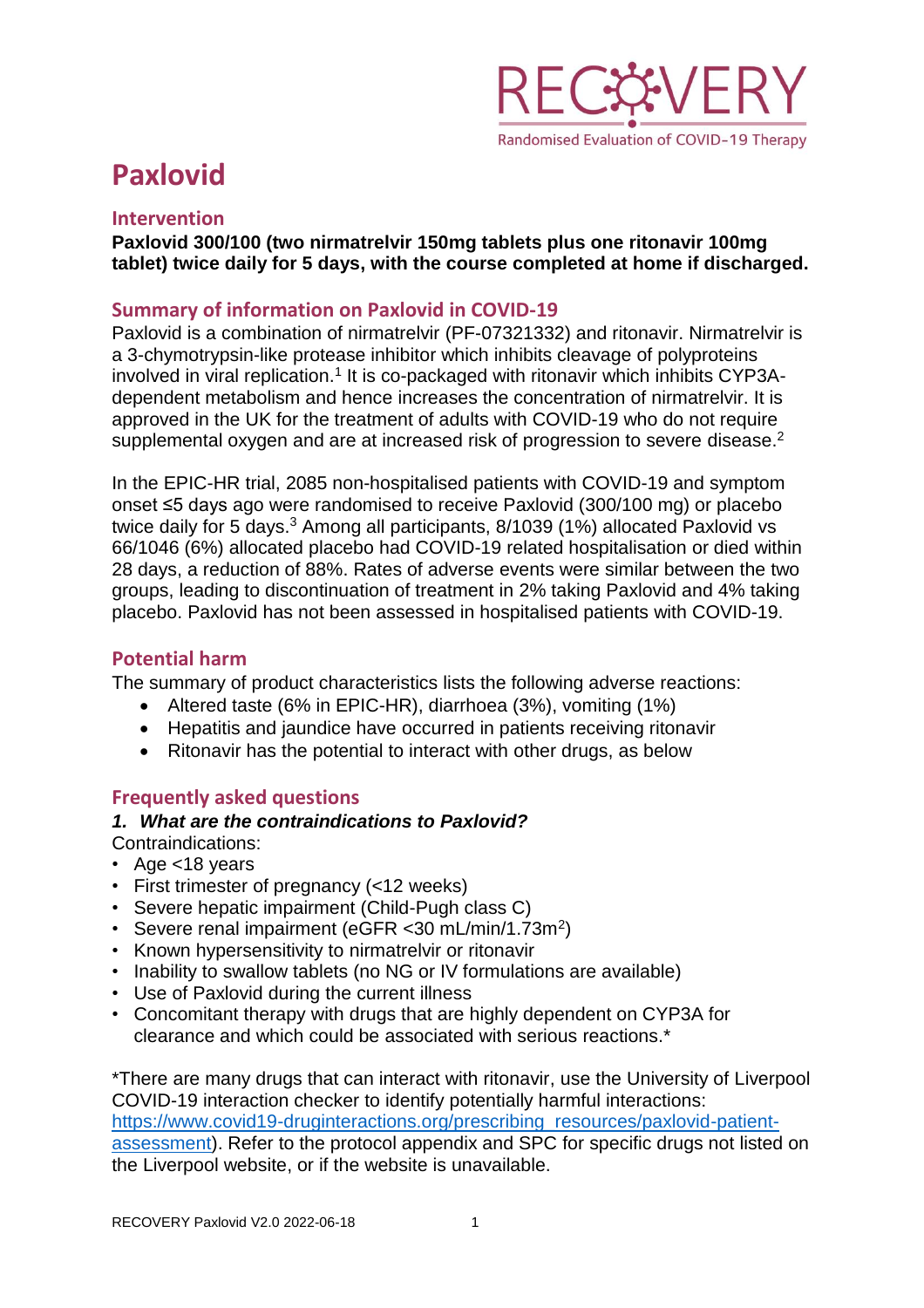

# *2. What are reasons for caution when giving Paxolvid?*

- Women of child-bearing potential should be advised not to get pregnant while taking Paxlovid. Since ritonavir may decrease the efficacy of oral contraceptives, women using combined oral contraceptives should be advised to use effective alternative contraception or an additional barrier method until after one complete menstrual cycle after stopping.
- The necessity of using of other drugs metabolised by CYP3A (or which induce or inhibit CYP3A) should be reviewed. It may be appropriate to temporarily withhold such drugs while receiving Paxlovid or consider alternatives. This should be decided by the clinical team, aided by the Liverpool interaction checker above.
- Patients with abnormal liver function should be monitored.

## *3. Does Paxolvid need dose adjustment in mild renal impairment?*

Patients with moderate renal impairment (eGFR ≥30 <60 mL/min/1.73m<sup>2</sup>) should receive 150/100 mg twice daily (i.e. one nirmatrelvir 150mg tablet and one ritonavir 100mg tablet). Patients with more severe renal impairment (eGFR <30 mL/min/1.73m<sup>2</sup>) are not eligible for the Paxlovid comparison.

#### *4. Can Paxlovid be given along with corticosteroids?*

Patients who require corticosteroids should receive either oral prednisolone or intravenous hydrocortisone instead of dexamethasone because of the known interaction between the ritonavir and dexamethasone. Interactions with prednisolone or hydrocortisone are unlikely to be clinically significant.<sup>4</sup>

## *5. Can patients receiving other COVID-19 treatments be recruited into the Paxlovid comparison?*

Yes, other than high-dose dexamethasone as mentioned above, Paxlovid has no interactions with any current standard COVID-19 therapies or those being studied in RECOVERY (i.e. tocilizumab, baricitinib, remdesivir, molnupiravir, sotrovimab, casirivimab/imdevimab, or empagliflozin).

#### *6. Can Paxlovid be given to women in the 2nd and 3rd trimester, or to breastfeeding women?*

These women are potentially eligible after discussion of risks and benefits. Note that from April 2022 enrolment of any pregnant woman into RECOVERY will need to involve a documented discussion with a consultant obstetrician or obstetric physician. Their consent discussion must be documented in their medical records (and a copy of this discussion will be requested by the coordinating centre). See details in protocol appendix and on Site Teams page of the website.

#### *7. Can patients who have already received Paxlovid be recruited into the Paxlovid comparison in RECOVERY?*

No. If they received any doses of Paxlovid during this illness they should not be included in this comparison.

## *8. Can Paxlovid be given intravenously or via an enteral feeding tube?*

No. The tablets should be swallowed whole and not chewed, broken or crushed.